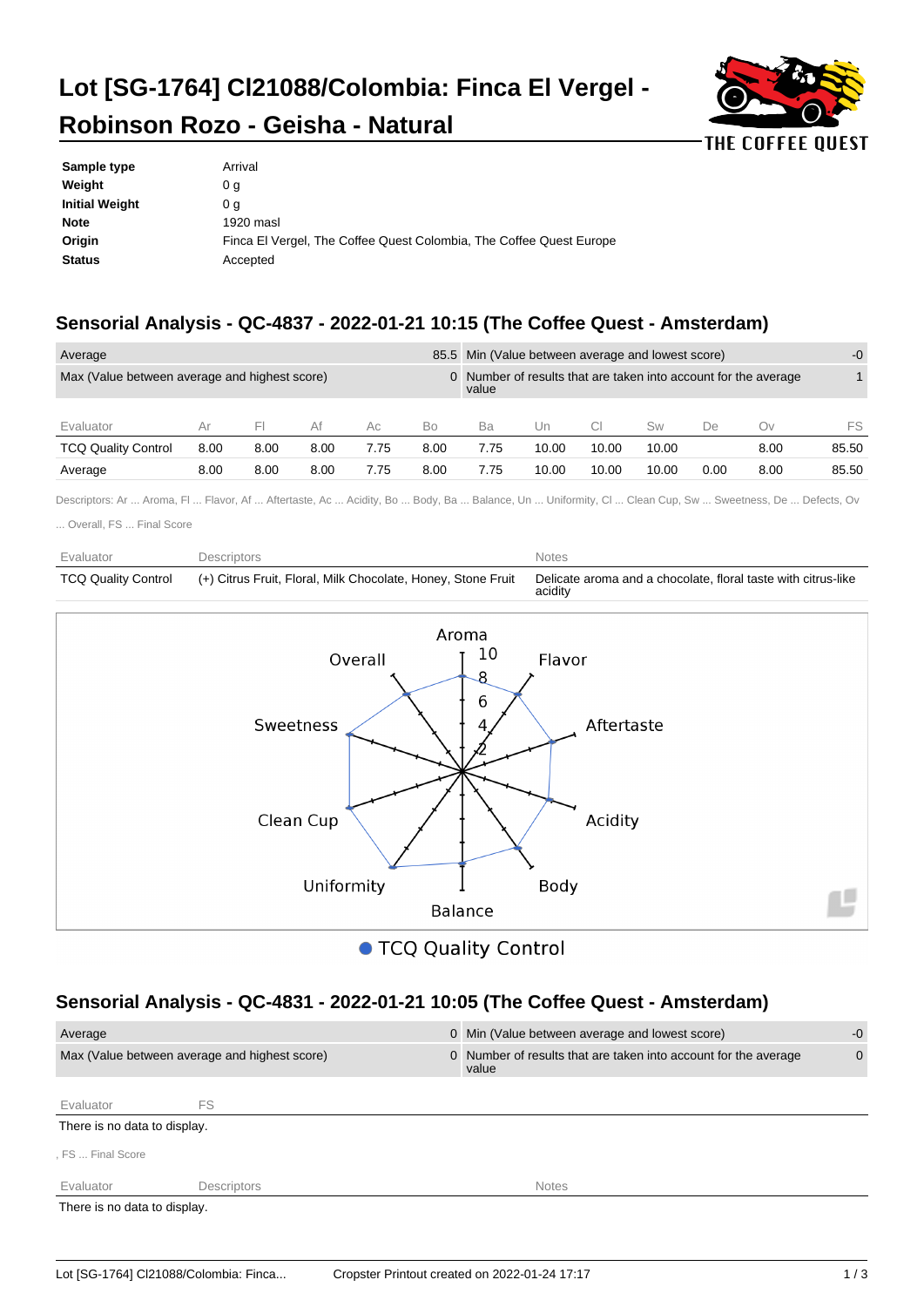#### **Sensorial Analysis - QC-4825 - 2022-01-19 10:20 (The Coffee Quest - Amsterdam)**

| Average                                       |            |    |     |    |       |    |    | 0 Min (Value between average and lowest score) |    |                                                                 | $-0$     |
|-----------------------------------------------|------------|----|-----|----|-------|----|----|------------------------------------------------|----|-----------------------------------------------------------------|----------|
| Max (Value between average and highest score) |            |    |     |    | value |    |    |                                                |    | 0 Number of results that are taken into account for the average | $\Omega$ |
| Evaluator                                     | $\vdash$ l | Af | Ac. | Bo | Ba    | Un | CI | Sw                                             | De | Ov                                                              | FS       |
| Average                                       |            |    |     |    |       |    |    |                                                |    |                                                                 | 0.00     |

Descriptors: Ar ... Aroma, Fl ... Flavor, Af ... Aftertaste, Ac ... Acidity, Bo ... Body, Ba ... Balance, Un ... Uniformity, Cl ... Clean Cup, Sw ... Sweetness, De ... Defects, Ov

... Overall, FS ... Final Score

Evaluator **Descriptors Descriptors Notes** 

There is no data to display.



#### **Sensorial Analysis - QC-4819 - 2022-01-17 13:10 (The Coffee Quest - Amsterdam)**

| Average<br>Max (Value between average and highest score)                                                                                              |    |    |    |     |    | 0 Min (Value between average and lowest score)<br>value |      |    |    | 0 Number of results that are taken into account for the average | $-0$<br>$\Omega$ |
|-------------------------------------------------------------------------------------------------------------------------------------------------------|----|----|----|-----|----|---------------------------------------------------------|------|----|----|-----------------------------------------------------------------|------------------|
| Evaluator                                                                                                                                             | Αr | E. | Af | Ac. | Bo | Ba                                                      | l Jn | Sw | De | ()V                                                             | FS               |
| Average                                                                                                                                               |    |    |    |     |    |                                                         |      |    |    |                                                                 | 0.00             |
| Descriptors: Ar  Aroma, Fl  Flavor, Af  Aftertaste, Ac  Acidity, Bo  Body, Ba  Balance, Un  Uniformity, Cl  Clean Cup, Sw  Sweetness, De  Defects, Ov |    |    |    |     |    |                                                         |      |    |    |                                                                 |                  |

... Overall, FS ... Final Score

Evaluator **Descriptors** Descriptors **Notes** 

There is no data to display.

Ľ